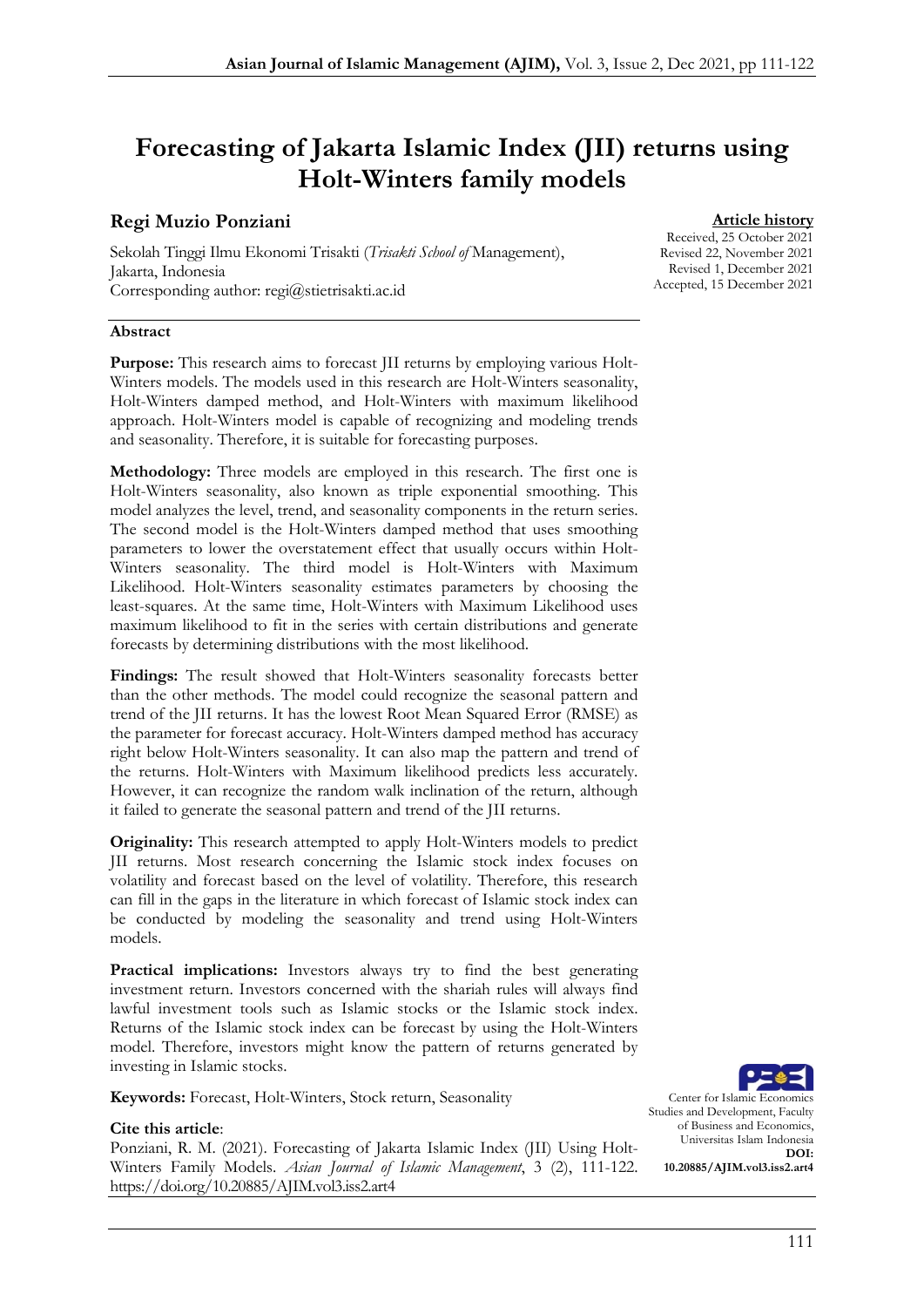### Introduction

Stock market is an important part of financing source for companies seeking liquidity. By meeting the needs of liquidity, the stock market will provide the capital necessary for the operation of the companies. Companies can continue providing goods and services and even expand operations and grow. Therefore, the literature has observed linkages between stock markets and economic development (Hismendi *et al.*, 2021). The more developed and deeper a stock market is, the more developed the economy in which the stock market resides. However, stock markets involve shariah compliant stocks and conventional stocks. Sharia-concerned companies will avoid interest from a financing arrangement and resort to the capital market to seek Islamic stocks (Hamimi & Ginting, 2019). Activities in the stock market are part of the Islamic code of conduct (*muamalah*); hence, they must satisfy shariah law in terms of the elimination of unlawful elements, namely *riba*, *ghrarar*, *maysir*, and anything forbidden (*haram*) (Abduh & Hussin, 2018). Stock market bridges investors who own surplus funds with companies that need liquidity.

Parties that have surplus funds include retail and institutional investors. Companies seek to finance their activities by issuing shares (Sutrisno, 2019). Those who have excess liquidity will look at the capital market as a means of investment. Investment in the capital market will yield dividends and capital gain that add to the principal investment. To harvest investment return, investors will try to predict whether the chosen equity investment will generate returns shortly (Handayani *et al.,* 2018). Indonesia Financial Service Authority (OJK) and National Shariah Board (Dewan Syariah Nasional) scrutinize certain stocks that meet the requirement to be categorized into shariah stocks. These stocks will then be grouped to comprise Jakarta Islamic Index (JII). The scrutiny is conducted regularly to update the list of eligible stocks. These stocks are favored by investors who prefer lawful and shariah-compliant investments (Masrizal *et al.,* 2019).

Investors also heed the volatility of the stocks they are interested in. Highly volatile stocks are considered risky because their returns could vary from time to time in a considerable gap (Nugroho & Robiyanto, 2021). Risk-averse investors will try to avoid this type of stock. However, some investors have a particular preference for volatile stocks since the fluctuation provides an opportunity for profit-taking action. Nowadays, the stock market has become global. Investors can at any time move their funds and invest in other stock markets. It renders the stock market more integrated. A capital flight will deplete liquidity in one place and increase liquidity. A gloomy look and not-so-good forecast of a stock market's prospect will provide a stimulus for investors to shift their investment elsewhere and do the prediction and forecasting whether they can obtain returns for that investment (Wulandari, 2021). It has showcased the importance of predicting and forecasting stock market prices and indexes.

Research involving the Indonesian Islamic stock index has been revolving around macroeconomic determinants (Majid, 2018; Masrizal *et al.,* 2019; Mubarok *et al.,* 2020; Nugroho & Robiyanto, 2021), volatility modeling, and forecasting (Burhanuddin, 2020; Hasbullah *et al.,* 2020; Mubarok & Bisma, 2020; Rusmita *et al.,* 2020; Bisma & Mubarok, 2021), and the performance of Islamic stocks and index (Muhari, 2020). This research will fill in the gaps in the literature by investigating how Indonesian Islamic stock index (JII). This research will conduct forecasting by employing various Holt-Winters models. It will provide insights for investors and related parties about the efficacy of the Holt-Winters model in forecasting stock index as the importance of forecasting for investors and analysts cannot be overstated.

# Literature Review

Sharif and Hasan (2016) used the double exponential smoothing Holt-Winters model to forecast the data by constructing a model that consists of two estimated parameters  $\alpha$  and β. The parameter α denotes the level parameter while β is the trend parameter. The research focuses on financial companies' shares prices in Dhaka stock exchange. The research period covered the whole year of 2016, hence daily data for one year. It found that the smoothing parameters are α,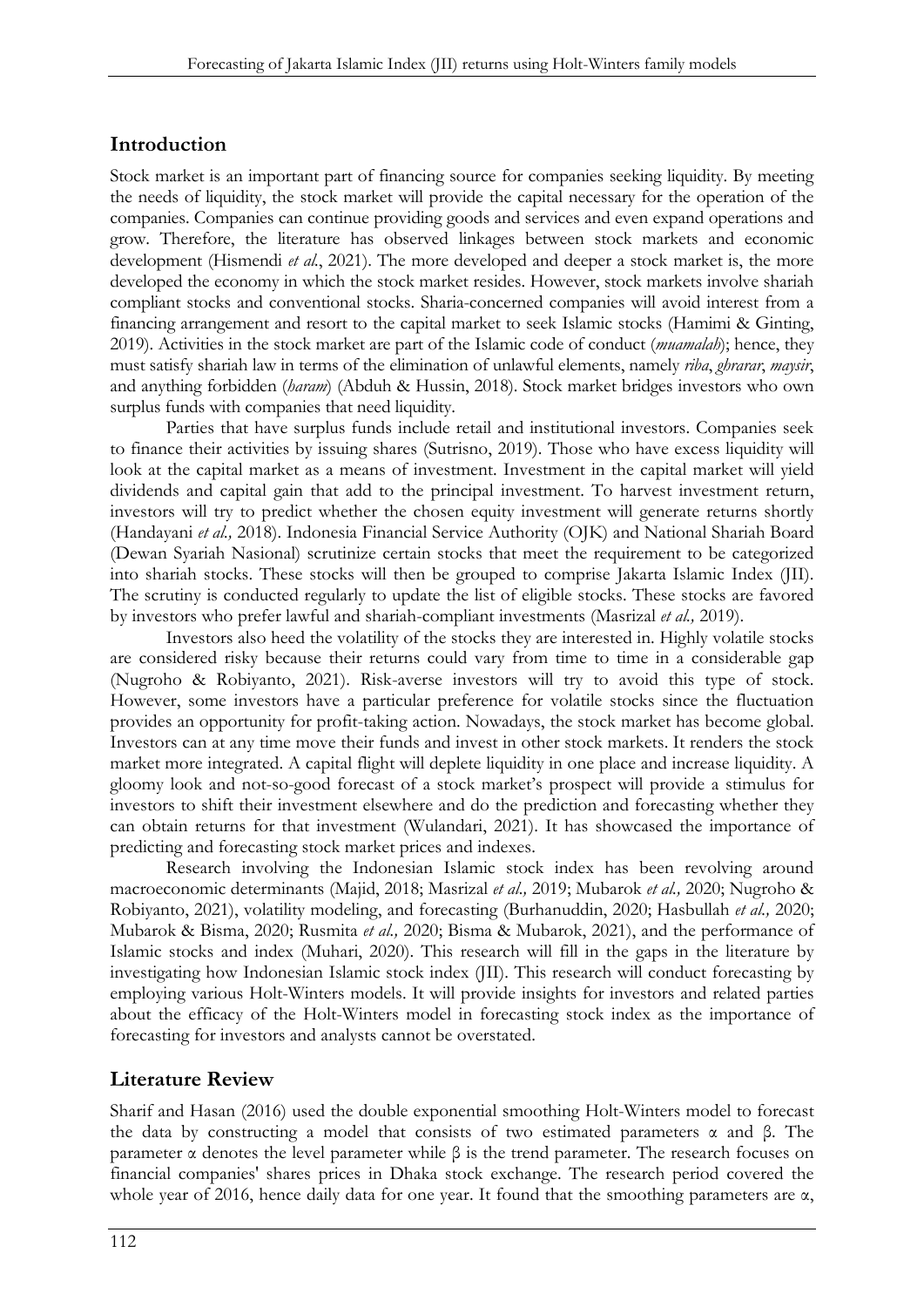equals 0.5, and β, equals 0.1. It shows how today's price is significantly affected by prior day price. It is the essential feature of time-series data in which there will be high correlation among timely ordered data. The trend depicts a positive trend in which the share price has a positive inclination in the period covered in the study. The forecast results, when graphed, can resemble the actual results pretty closely. However, one thing that is missing is the data's seasonal feature. The curve seems to lag one period in terms of seasonal behavior.

The parameter γ usually denotes the fact that the Holt-Winters model did not include seasonal elements. Mallikarjuna and Rao (2019) researched the performance of various forecasting methods over several stock market indices. The forecasting methods covered the time-series econometrics model, such as Autoregressive Integrated Moving Average (ARIMA) and Self-Exciting Threshold Autoregressive (SETAR), as well as the artificial intelligence method such as Artificial Neural Networks (ANN), Singular Spectrum Analysis (SSA), and Hybrid Model (HM). HM combines ARIMA and ANN, combining traditional time-series econometrics and artificial intelligence capability. The ARIMA models employed by Mallikarjuna and Rao (2019) extend from 1,0,0 ARIMA to 4,0,4 ARIMA. All the ARIMA models are stationary, so no cointegrated components are necessary. The autoregressive components in ARIMA showed how the stock indices could be forecasted by the historical data of the stock indices themselves (hence the term "auto"), while the moving average components (MA) showed the role of errors at various lags to predict the current value of stock indices. The most value of MA in Mallikarjuna and Rao (2019) is 4, meaning up to 4 lags of errors have a significant contribution to forecast the value of today's stock indices. SETAR model consists of two different models. All the models are autoregressive.

The first step in SETAR is determining the threshold  $\tau$ . The first model is estimated with a constant coefficient and estimated parameters of autoregressive components if the lag value is less than τ. The second model is also estimated with a constant coefficient and estimated parameters of autoregressive components if the lag value is more than τ. ANN model can be said as one of the most recent techniques in forecasting that utilize the computing power of modern equipment. ANN resembles the mechanism of neurons in the cells. Next, ANN will form many layers of neurons and assign weight to each neuron. This neuron will carry the weight as the contribution to forecasting target variables. Since the computing power is vast, the ANN can employ hundreds of thousands of neurons. Therefore ANN is also termed as using hyperparameters.

SSA model is a forecasting model that uses matrix algebra. It transforms data from timeseries orders to matrix order and computes the singular value decomposition (SVD) to arrive at essential features and variables for forecasting. From SVD, it proceeds to a group of the data into several elementary matrices and performs the diagonal leveraging to derive the Hankel matrix forms that will later be converted into time-series data due to forecasting. The process itself will be automated by artificial intelligence software such as python, or R. Mallikarjuna & Rao (2019) found that no single forecasting method is universally superior compared to others. However, they found that the time series econometrics model (ARIMA and SETAR) performed well in 18 stock indices out of 24. It shows that time-series econometrics models can outperform artificial intelligence methods. Based on this finding, this research will identify one of the time series models, namely the Holt-Winters models.

Mubarok and Bisma (2020) attempted to determine which stocks within JII have the lowest and highest volatility. They contended that volatility is vital for forecasting and stock movement predictability. Tracking the movement of the stock for 20 years, they employed the GARCH model to analyze the pattern of volatility. The current value of stock volatility is determined by the prior period volatility and the lagged error value. They also found that stock with code TLKM has the lowest level of risk, while UNTR has the highest risk. Hence, TLKM is appropriate for risk-averse inventors, while UNTR is suitable for risk-taking investors. Rusmita *et al.* (2020) investigated capital market volatility employing MGARCH analysis. MGARCH belongs to the family of GARCH model that uses a constant covariance matrix to reduce parameters so that estimation becomes less complicated. Just like GARCH model in general, MGARCH posits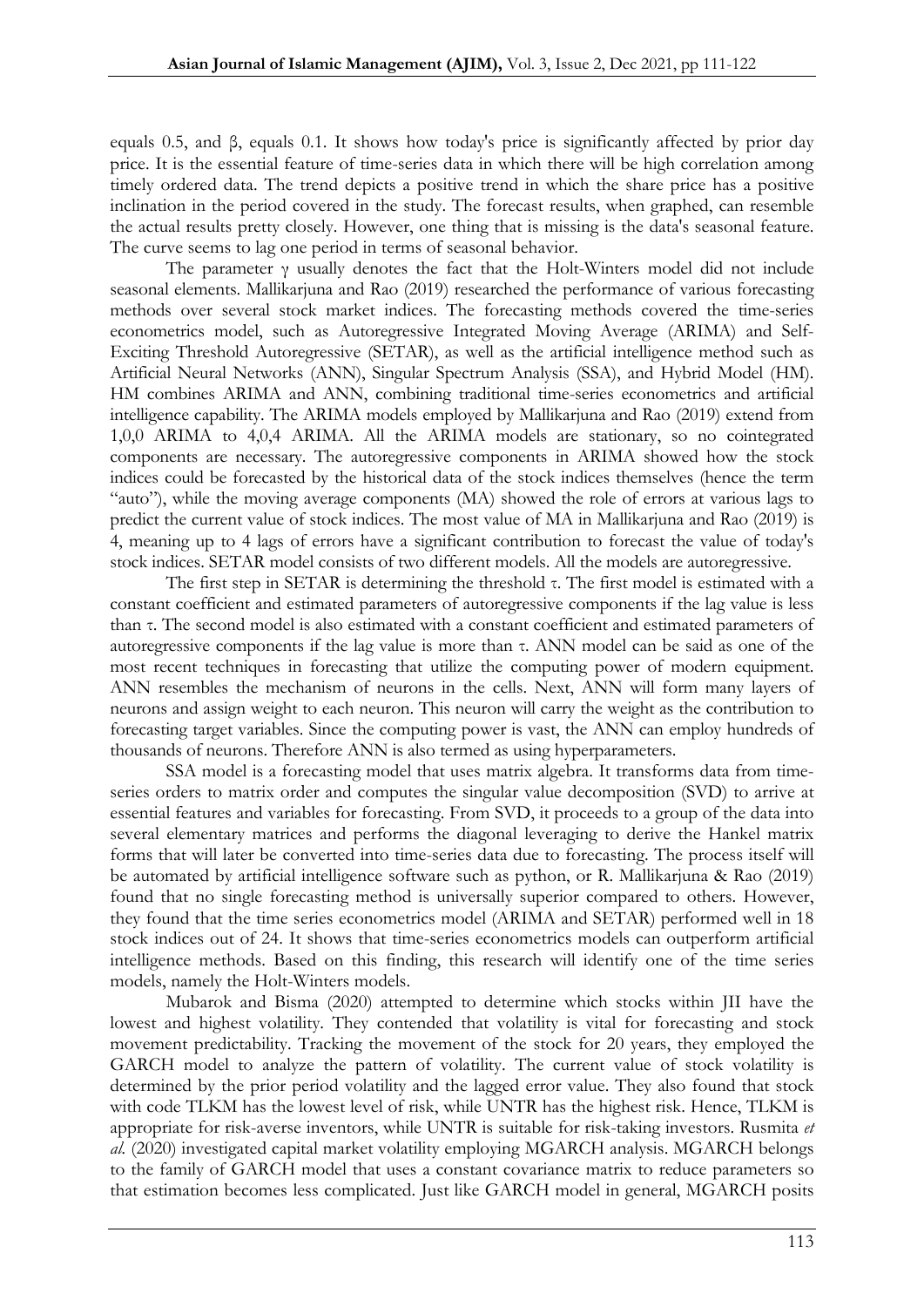that variance will be affected by lagged variance and lag residuals. In the research, they compared the stock markets of Indonesia and Malaysia. They found that, for the case of Malaysia, the Islamic stock index is more volatile than the conventional one.

The parameters of lagged residuals are more significant than the counterpart of Indonesia's. It gives more opportunity for investors to reap gains from the movement of stock price. While for Indonesia, the Islamic stock index has less volatility. They relate this finding to the low-risk investment in Islamic stocks. Investors will keep the shares in their inventory, which causes the price movement to be less active. They also found a specific correlation between conventional and Islamic stock indexes, although internationally, Indonesia and Malaysia have a very low correlation in the stock index. They also pointed out that it might not benefit investors wanting to diversify portfolios among Indonesia and Malaysia stocks. Burhanuddin (2020) employed various GARCH models to investigate some international Islamic stock indexes, such as FTSE All-World Shariah Index (FTSE: SWORLDS), Dow Jones Islamic Market World Index (DJIM), MSCI World Islamic Index (MSCI: MIWO), and S&P Global BMI Shariah Index (S&P: SPSHGLUP). The GARCH model is classified into symmetric and asymmetric models. Asymmetric GARCH model means negative shock will have a higher impact on the volatility of the series, while symmetric GARCH treats positive and negative shocks equally.

Burhanuddin (2020) found that asymmetric GARCH models are more superior to the symmetric ones to map and forecast the volatility patterns of Islamic stock indices. The asymmetric models in question are EGARCH, TGARCH, and PGARCH. However, the resulting root means squared errors (RMSE) and mean absolute errors (MAE) are low among asymmetric models. Therefore, he concluded that no one ultimate asymmetric model could overcome the other models. Therefore the use of multiple models is recommended. Hasbullah, Rusyaman, & Kartiwa (2020) aimed to examine how Islamic stocks are correlated with the composite market index. Causality is determined using Granger Causality and Vector Autoregressive (VAR), while volatility is analyzed using the GARCH model. They found a bi-direction of causality between Islamic stocks and composite market index. Further, they also found that the spillover from composite market index to Islamic stocks can be modeled using GARCH (1,1). It means the volatility of the conventional stock market can be used to predict the volatility of the Islamic stock index. This fact is corroborated by the Granger causality existed. They expected the result to add value to the investment decision by investors in the stock market.

Bisma and Mubarok (2021) researched the volatility of certain Islamic Stocks. They focused on six stocks that belong to JII. They investigated the movement of these stocks from January 2009 to December 2020. They found that all the stocks in the research have volatility that significantly belongs to GARCH model. Therefore there is a time-varying conditional variance of the volatility. Further, they stressed that investors that prefer low risk could invest in stock with code ASII, and risk-taking investors should choose stock with code UNTR. Finally, they recommend using the GARCH model to investigate the volatility of JII. It hints that there are inter-period correlations among volatilities of different periods. We have to use the prior period volatility and residuals to forecast volatilities. We can only forecast the share price using the maximum likelihood method after forecasting the volatility.

Mallikarjuna and Rao (2019) show that time-series econometrics models are powerful for forecasting. It provides an underpinning for this study to use other time-series models, Holt-Winters models, to forecast returns of the Jakarta Islamic Index. Forecasting of Islamic stock index returns is still very rare in literature. Most research prefers to forecast volatility using the existing framework of GARCH models. We can determine whether JII return has seasonality and trend by employing Holt-Winters.

# Research Methods

This research investigated the best forecasting technique among Holt-Winters Model. There were three models tested in this research: Holt-Winters seasonality, Holt-Winters damped method, and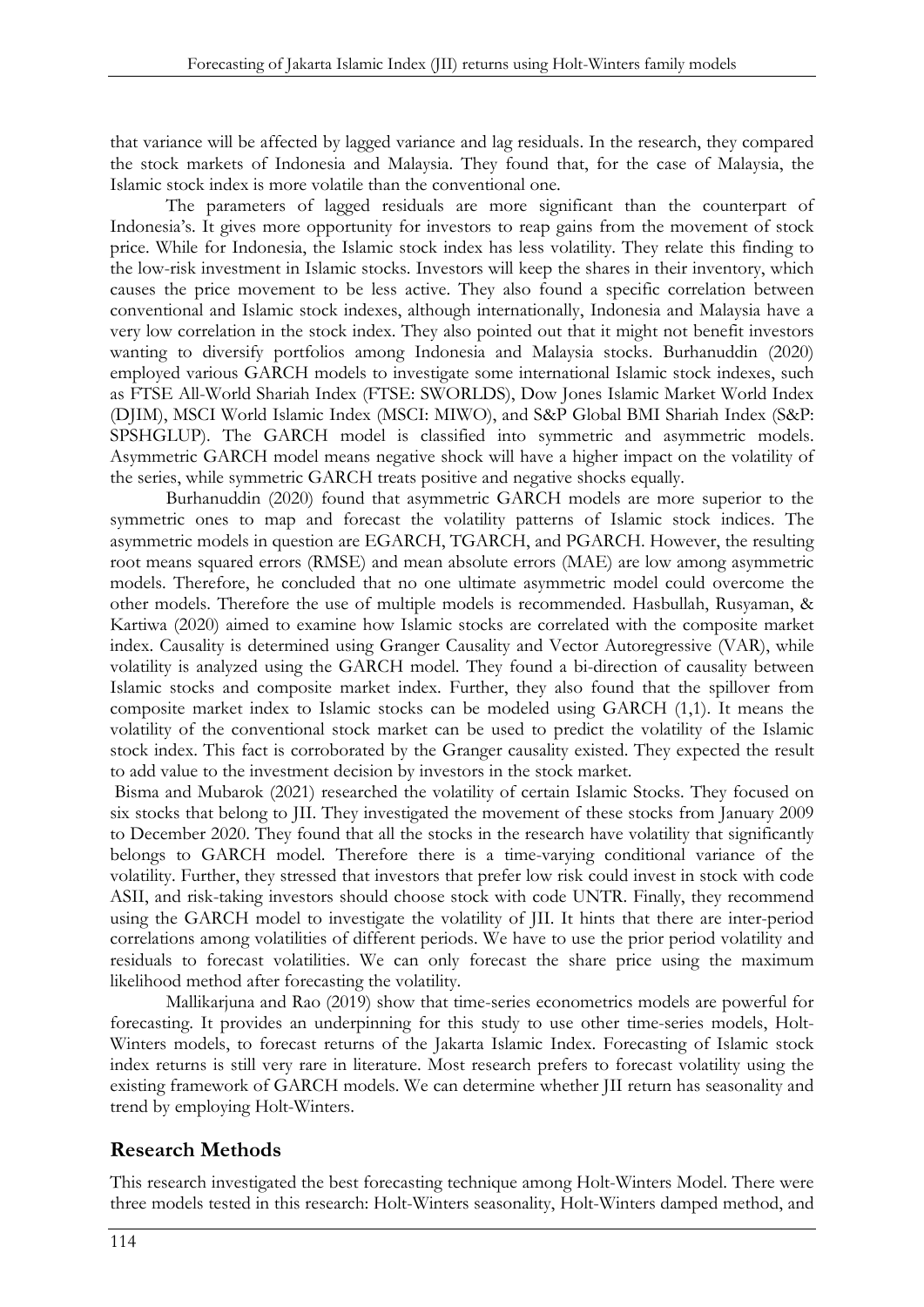Holt-Winters with Maximum Likelihood. All three models would be applied to the JII data. JII data contained JII index from January 2010 until August 2021. The JII data were divided into two categories. The first category was training data. These data extended from January 2010 to December 2020. Training data served the function of the model generator. The three Holt-Winters models would be applied against training data in order to produce the appropriate model forecasting. After finding the model, all Holt-Winters models would then be used to generate forecasts for January 2021 until August 2021. These forecast numbers were then compared to the actual data of January 2021 to August 2021 to determine the best forecasting model. The first model being applied to training data was Holt-Winters seasonality. This model includes three parameter estimates: level, trend, and seasonality parameters. This model can identify correlations among periods, including the seasonal pattern and trend. The equations for Holt-Winters seasonality are as follow:

 $\hat{y}_{t+h|t} = \ell_t + hb_t + s_{t+h-m(k+1)}$  $\ell_t = \alpha(y_t - s_{t-m}) + (1 - \alpha)(\ell_{t-1} + b_{t-1})$  $b_t = \beta(\ell_t - \ell_{t-1}) + (1-\beta) b_{t-1}$  $s_t = \gamma(y_t - \ell_{t-1} - b_{t-1}) + (1 - \gamma)s_{t-m}$ 

The first equation shows that the forecast for a certain value depends on the level parameter and trend and seasonality parameter. The level parameter is seasonally adjusted, as can be seen from the term  $y_t - s_{t-m}$ . The term bt denotes the trend of the series. The trend depends on the value of the level term  $\ell_t$ . Since  $\ell_{t-1}$  will be deducted from  $\ell_t$ , we can investigate the trend by looking at the movement of the JII data from time to time. The seasonal equation,  $s_t = \gamma (y_t - \ell_{t-1} - \ell_{t-1})$  $b_{t-1}$ ) + (1- γ)s<sub>t-m</sub>, shows the pattern of the series from the same month for different years. Therefore, if the JII index tends to experience a rise, for example, every January due to the January effect, then the model will be able to pick up the pattern. The coefficients  $\alpha$ ,  $\beta$ , and  $\gamma$  are to be estimated. Each coefficient relates to the level, trend, and seasonality. The second model is Holt-Winters damped method. This model also includes the level, trend, and seasonality components. The difference with Holt-Winters seasonality lies in the forecast equation used by parameter to smoothen the forecast results. The forecast equation is as follows:

 $v_{t+h+t}=[\ell_t+(\mathbf{\Phi}+\mathbf{\Phi}_2+\cdots+\mathbf{\Phi}_h)]_{t+1,s_{t+h-m(k+1)}}$  $\ell_t = \alpha(v_t/s_{t-m}) + (1-\alpha)(\ell_{t-1}+\mathbf{d}b_{t-1})$  $b_t = \beta * (\ell_t - \ell_{t-1}) + (1 - \beta)$  $\Phi$  $s_t = \gamma y_t(\ell_{t-1} + \phi b_{t-1}) + (1 - \gamma)s_{t-m}$ 

We expect the forecast results to be more smoothed than Holt-Winters seasonality due to

damping parameters  $\phi$ . This research used the standard value of  $\phi$  that is the default value in R software equal to 0.98.<br>The third model is Holt-Winters with Maximum Likelihood. The previous two models of

Holt-Winters are based on the least squared method. In comparison, this third method employs maximum likelihood to find the data distribution. The statistical program will try to fit the series or data into many different distributions and determine which distribution has the highest probability to be the distribution of the data. Therefore, the distribution is not based on Gaussian distribution as the normal distribution usually does. The software used in this research is R Studio.

Forecast accuracy will be determined using Mean Absolute Error (MAE), Mean Squared Error, and Root Mean Squared Error (RMSE). Basically, all three measure the divergence of forecasts from the actual results (the difference between  $\hat{y}$  and  $y$ ). For MSE and RMSE, the difference will then be squared and sum together for all forecast periods divided by the number of forecast periods. Lastly, the root number will be taken from this average in RMSE. These three measures are very common as a standard check of forecast accuracy (Tripathy, 2017). In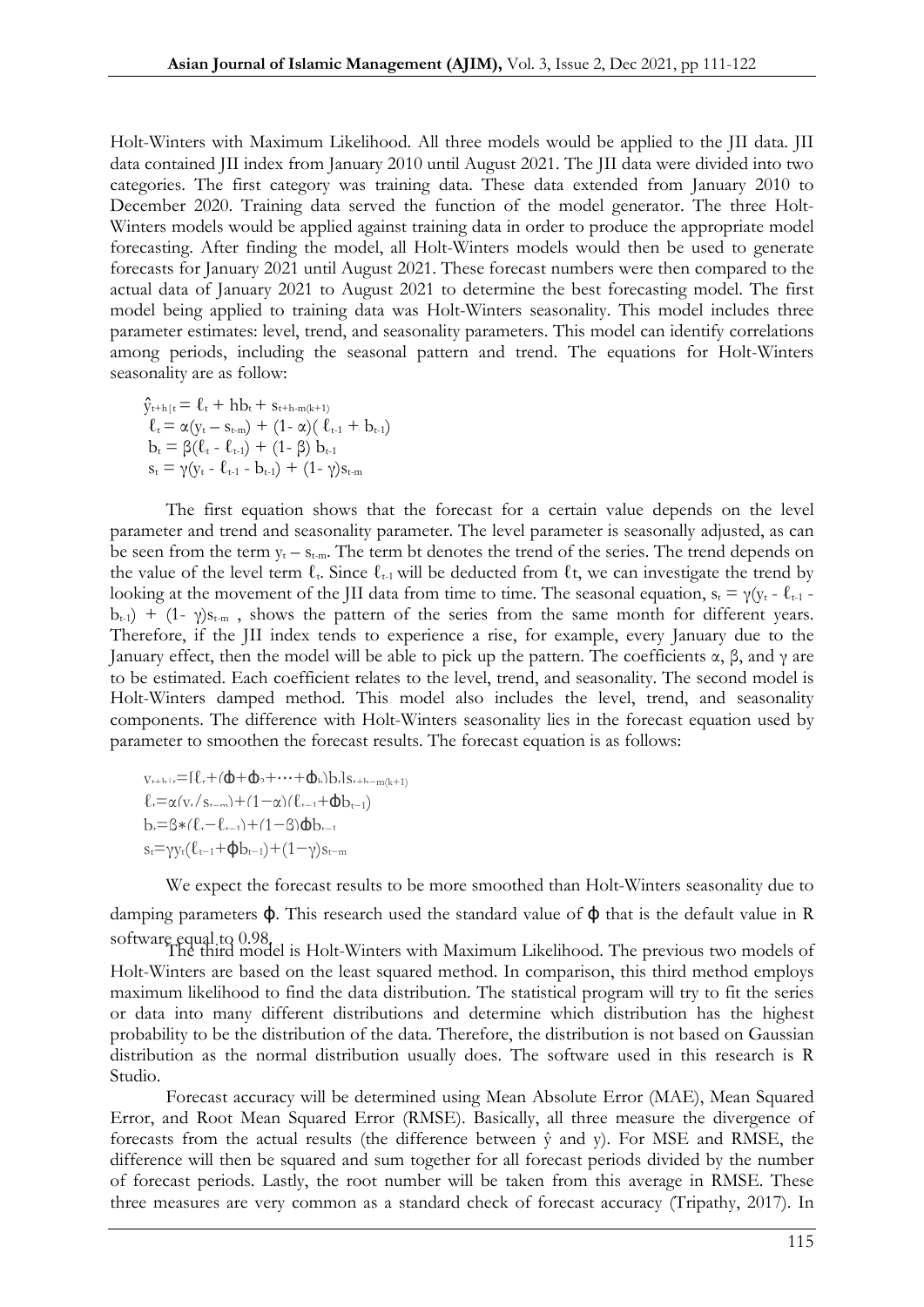mathematical terms:

MAE = 
$$
1/n (\hat{y} - y)
$$
  
MSE =  $1/n(\sum_{t=1}^{N} (\hat{y} - y)^2)$   
RMSE =  $\sqrt{1/n(\sum_{t=1}^{N} (\hat{y} - y)^2)}$ 

#### Results and Discussion

Figure 1. displays the time-series movement of the JII index from January 2010 to August 2021.





Figure 1. shows the data of JII from January 2010 to August 2021. We can see that visually the data are stationary. It will always revert to the mean with seemingly constant variance. The seasonality is present, indicated by the existence of peaks and throughs. The returns are very high at certain times, as spikes (peaks) in the figures. While at other times, the returns are very low, like valleys. The Holt-Winters model will take the seasonality into account when we use it to forecast the returns from January to August 2021. The trend is not visible by naked eyes. If there is a trend in the data, the coefficient of the trend must be minimal because it is not markedly noticeable. Basically, an increasing return will have a certain peak from which the return starts to decrease. When it reaches the low peak, the return will revert to the mean by increasing. It went on and on from January 2010 to the beginning of 2020. The beginning of 2020 marks the commencing of the COVID pandemic. We can see a very sharp decrease around March or April 2010. This decrease in return reached an all-time low in which this low return never happened before during the periods covered in the research. The return was around -15%. It means, in general, the stock prices that comprise JII index suffered from 15% decrease in price. A price decrease can be interpreted as temporary depletion of investors' welfare.

At the beginning of the COVID, people need liquidity to cover their daily necessities. Therefore, liquidity was drawn from the stock market to enter into the banking system or cash withdrawal (Nurchayono *et al.,* 2021). To obtain liquidity, investors will sell stocks. The simultaneous act of selling propagates and starts lowering the share price. However, due to the mean reversion property usually seen in capital market data, a vast decrease means there is a significant probability that the share price will bounce back and increase drastically. It is truly realized in the research data. Following an immense decrease in returns, JII returns increased enormously in the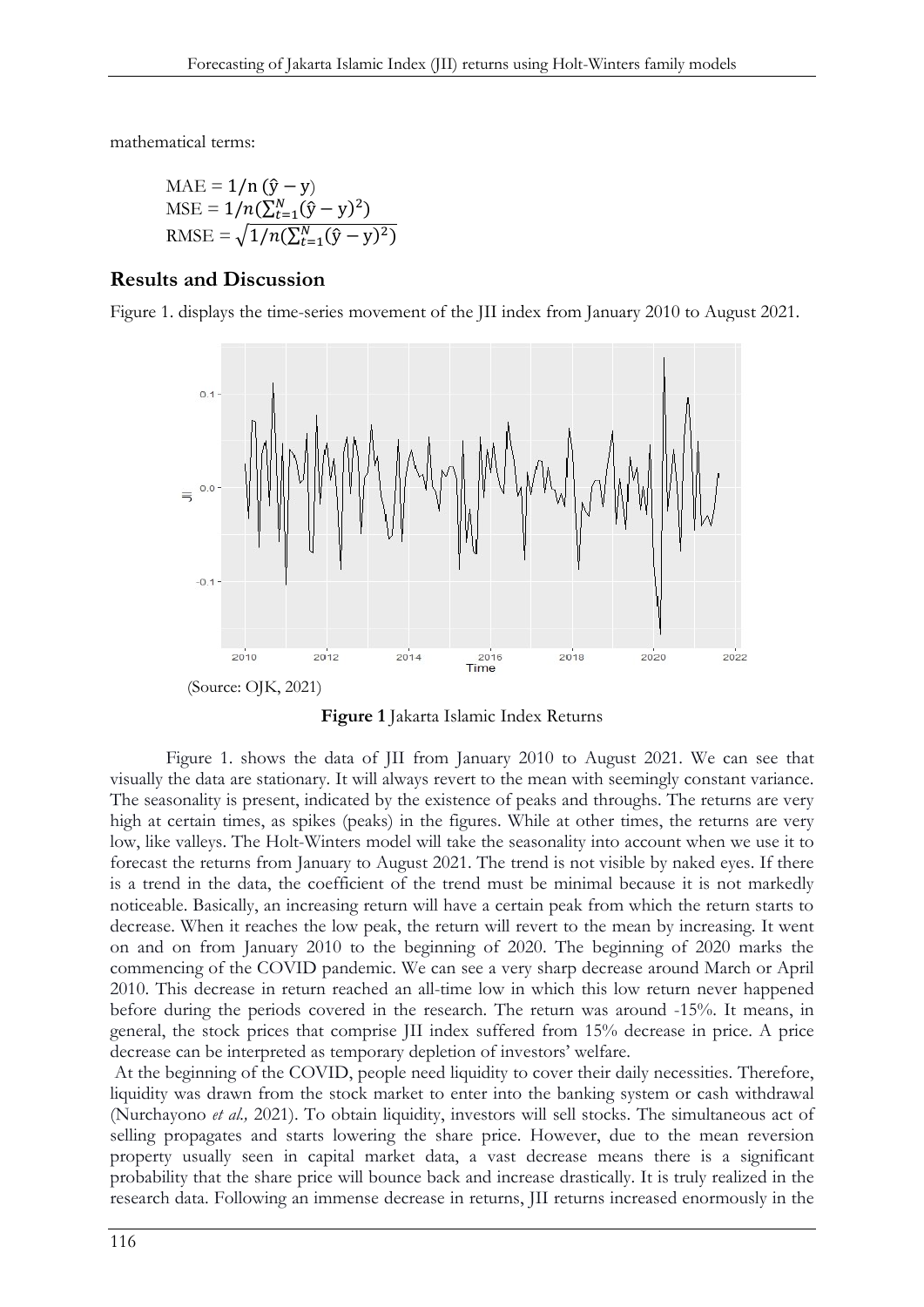following periods. The return reached an all-time high, never before seen in the periods covered in this research. Since then, the return keeps fluctuating until the end period. Figure 2 displays the decomposition of JII data.



Decomposition of additive time series

Figure 2. Decomposition of Jakarta Islamic Index Returns Data

Figure 2. shows that the JII returns data indeed contain seasonality element. There are certain times when the returns are high and when the returns are low. The Holt-Winters models have been able to capture this seasonal pattern. Therefore we can expect some parameters for the seasonal equation. The trend component indeed exists. Overall, there is a slightly decreasing trend for JII returns. However, it is not a steadily decreasing trend. Increasing trends intersperse with decreasing trends that make the trend less obvious. However, it is a downward trend. Therefore we can expect the parameter estimate for trend will exist in the trend equation. The random component is pretty significant. It comprises the unsystematic component of the return movement. The table below shows the result of parameters estimation using Holt-Winters seasonality, Holt-Winters damped method, and Holt-Winters with Maximum Likelihood.

| Holt-Winters Seasonality Estimates |                                                                   |                                                                      |        |  |  |
|------------------------------------|-------------------------------------------------------------------|----------------------------------------------------------------------|--------|--|--|
| Parameters                         | Alpha                                                             | Beta                                                                 | Gamma  |  |  |
|                                    | 0.0125                                                            | 0.0001                                                               | 0.0434 |  |  |
|                                    | Initial States:                                                   |                                                                      |        |  |  |
|                                    | $l = 0.0173$                                                      |                                                                      |        |  |  |
|                                    | $b = -0.0001$                                                     |                                                                      |        |  |  |
|                                    |                                                                   | $s = 0.034$ ; $-0.0221$ ; $0.0175$ ; $-0.0112$ ; $-0.0191$ ; $0.014$ |        |  |  |
|                                    | $-0.0012$ ; $-0.0123$ ; $0.0027$ ; $0.0009$ ; $0.002$ ; $-0.0052$ |                                                                      |        |  |  |
|                                    | $Sigma = 0.0477$<br>$AIC = -141.85308 AICc = -136.48466$          |                                                                      |        |  |  |

Table 1. shows the parameter estimates for  $\alpha$ ,  $\beta$ , and  $\gamma$ . The  $\beta$  coefficient indicates the trend of the JII returns. The model is capable of recognizing this trend. It denotes the strength of Holt-Winters models to recognize and pattern the trend inclination of the data (Aryati *et al.,* 2021). The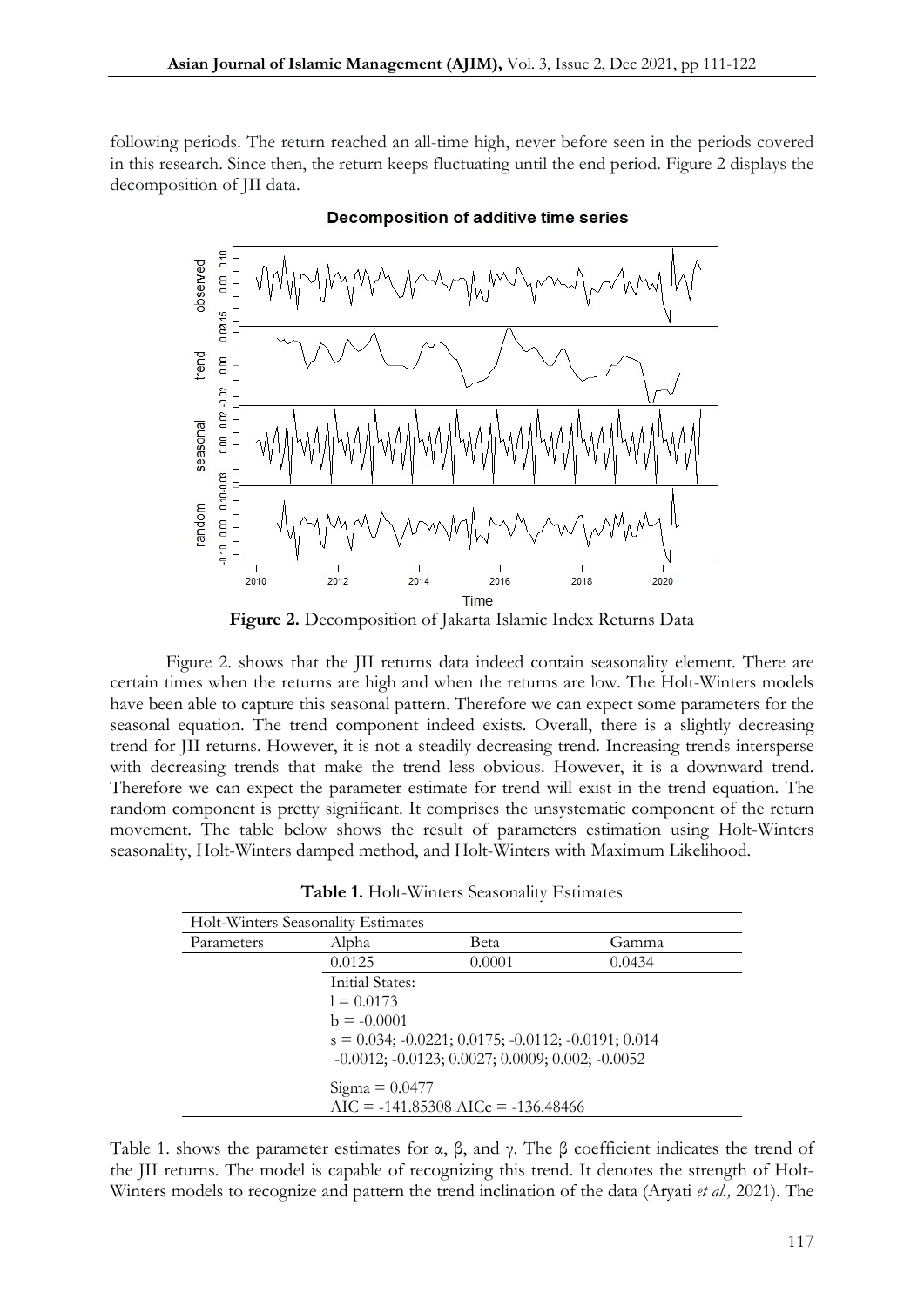values for α and γ are quite significant, 0.0125 and 0.0434. The value of β is 0.0001, indicating the trend is very smooth and does not change abruptly. There are 12 different values for s, one for each month. So there is seasonality in the data. A particular month will influence the value for the same month next year. We can infer that Holt-Winters seasonality can capture the trend and seasonality in the data. Table 2 displays the result from Holt-Winters damped method.

| Holt-Winters damped method |                                                                                                                                             |        |        |  |  |
|----------------------------|---------------------------------------------------------------------------------------------------------------------------------------------|--------|--------|--|--|
| Parameters                 | Alpha                                                                                                                                       | Beta   | Gamma  |  |  |
|                            | 0.0001                                                                                                                                      | 0.0001 | 0.0107 |  |  |
|                            | Initial States:                                                                                                                             |        |        |  |  |
|                            | $1 = 0.0208$                                                                                                                                |        |        |  |  |
|                            | $b = -0.0005$                                                                                                                               |        |        |  |  |
|                            | $s = 0.0352$ ; $-0.0316$ ; $0.0144$ ; $-0.0075$ ; $-0.0203$ ; $0.0156$<br>$0.006$ ; $-0.0143$ ; $0.0034$ ; $-0.0024$ ; $0.0026$ ; $-0.0012$ |        |        |  |  |
|                            | $Sigma = 0.047$<br>$Phi = 0.979$                                                                                                            |        |        |  |  |
|                            | $AIC = -144.06505 AICc = -139.01195$                                                                                                        |        |        |  |  |

Table 2. Holt-Winters damped method estimates

Table 2. shows the parameter estimates for  $\alpha$ ,  $\beta$ , and  $\gamma$  from damped method testing. The β coefficient indicates the trend of the JII returns. The model is capable of recognizing this trend despite its small value. The values for  $\alpha$  and  $\beta$  are both 0.0001. It is how the damped method works. It tries to smooth the result to avoid overfitting and overestimation and therefore attaches a small number of α. Therefore the parameters of estimation will not be substantial. Again, there are 12 different values for s, one for each month. So, according to the damped method, there is seasonality in the data as well. A particular month will influence the value for the same month next year. Therefore we can infer that Holt-Winters damped method seasonality can capture the trend and seasonality in the data although with smaller parameter estimates. The following table displays the result from Holt-Winters with Maximum Likelihood.

| Holt-Winters with Maximum Likelihood |                                    |                  |        |  |  |
|--------------------------------------|------------------------------------|------------------|--------|--|--|
| Parameters                           | Alpha                              | Beta             | Gamma  |  |  |
|                                      | 0.0001                             |                  | $\Box$ |  |  |
|                                      | Initial States:                    |                  |        |  |  |
|                                      | $l = 0.0042$                       |                  |        |  |  |
|                                      | $Phi = 0.979$                      | Sigma = $0.0468$ |        |  |  |
|                                      | $AIC = -159.5707 AICc = -159.3832$ |                  |        |  |  |

Table 3. Holt-Winters with Maximum Likelihood estimates

Table 3. shows the result of estimation by Holt-Winters with Maximum Likelihood. This model recognizes the random walk pattern in the data. Random walk is very typical for capital market data. Therefore Holt-Winters with Maximum Likelihood does not suggest any equations for trend and seasonality. When there is no trend and seasonality, the forecast will revolve around a specific mean. Therefore every forecast will be the same. The difference in actual results is recognized as some random errors. We may expect that the forecast is just a level line constituting a specific mean. The forecast results of each model are shown in Table 3.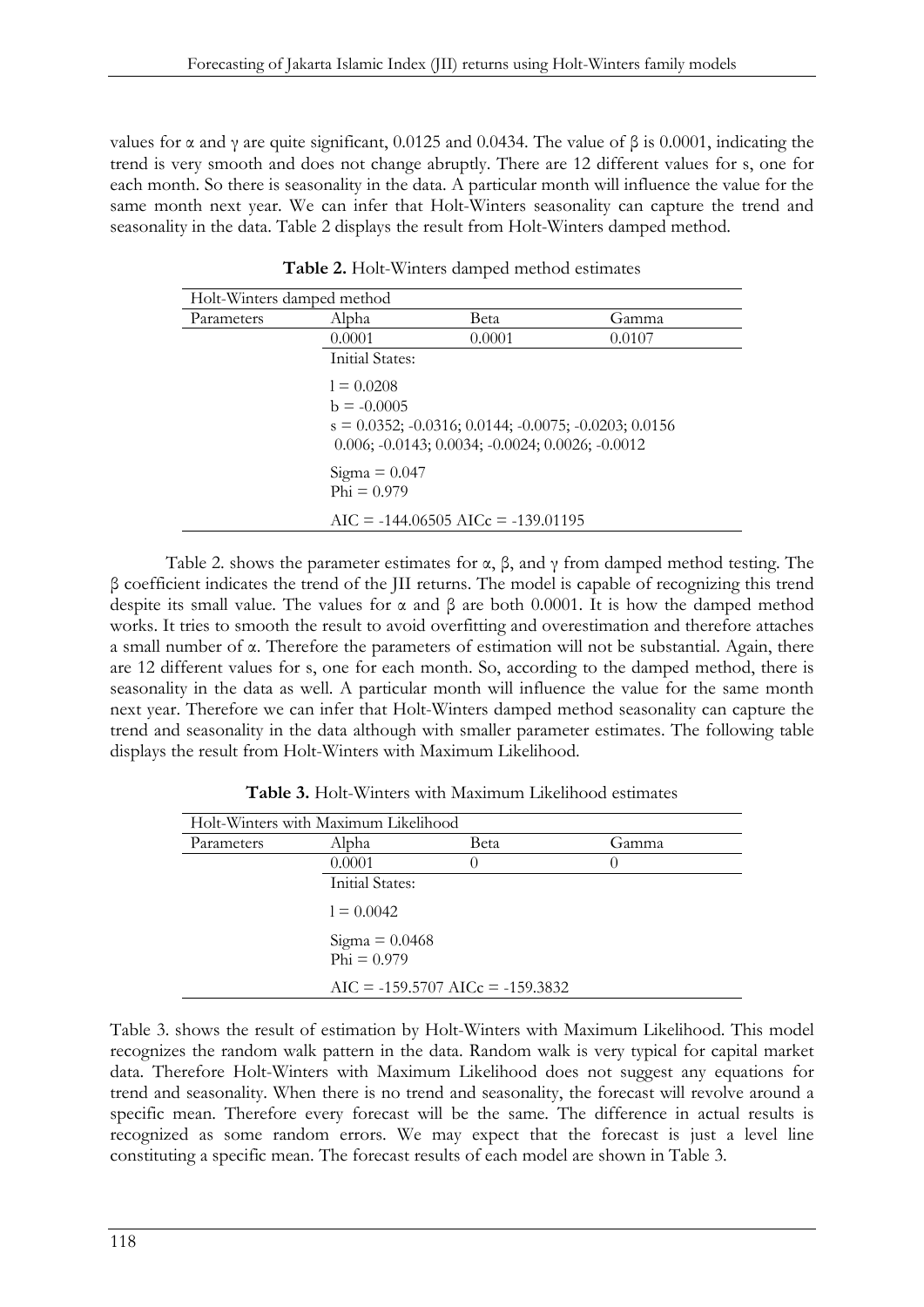

Figure 3 Holt-Winters Jakarta Islamic Index return forecasts

Figure 3 consists of three different forecast results. The top left figure shows forecast results from Holt-Winters seasonality. We can see that the results are not as marked as the actual data. The spikes and the valleys are not very drastic. However, they still exist. It represents the seasonality of the data. The top right figure shows estimation results from Holt-Winters damped method. The figure seems similar to the results of Holt-Winters seasonality, but they are different in terms of seasonality (γ value of 0.0434 for the Holt-Winters seasonality versus 0.0107 for the damped method). The difference will be noticeable when the forecast results are written in table form. The lower figure displays forecast results from Holt-Winters with Maximum Likelihood. As previously stated, the model recognized the random walk pattern and therefore decided that the best estimates be a certain mean number. Table 4 displays the forecast figures and forecast accuracy.

| Date        | Actual Return | HW Seasonal | HW Damped  | HW Max Likelihood |
|-------------|---------------|-------------|------------|-------------------|
| 01/01/2021  | $-0.04548$    | $-0.00751$  | $-0.00352$ | 0.004229          |
| 01/02/2021  | 0.049356      | $-0.00626$  | $-0.00074$ | 0.004229          |
| 01/03/2021  | $-0.0408$     | $-0.00867$  | $-0.00541$ | 0.004229          |
| 01/04/2021  | $-0.03345$    | 0.001284    | 0.001654   | 0.004229          |
| 01/05/2021  | $-0.03042$    | $-0.02124$  | $-0.01791$ | 0.004229          |
| 01/06/2021  | $-0.04108$    | $-0.00435$  | 0.00314    | 0.004229          |
| 01/07/2021  | $-0.02115$    | 0.009235    | 0.013018   | 0.004229          |
| 01/08/2021  | 0.01479       | $-0.02339$  | $-0.02271$ | 0.004229          |
| <b>MAE</b>  |               | 0.034364    | 0.036367   | 0.036679          |
| MSE         |               | 0.001323    | 0.001430   | 0.001495          |
| <b>RMSE</b> |               | 0.036379    | 0.037815   | 0.038671          |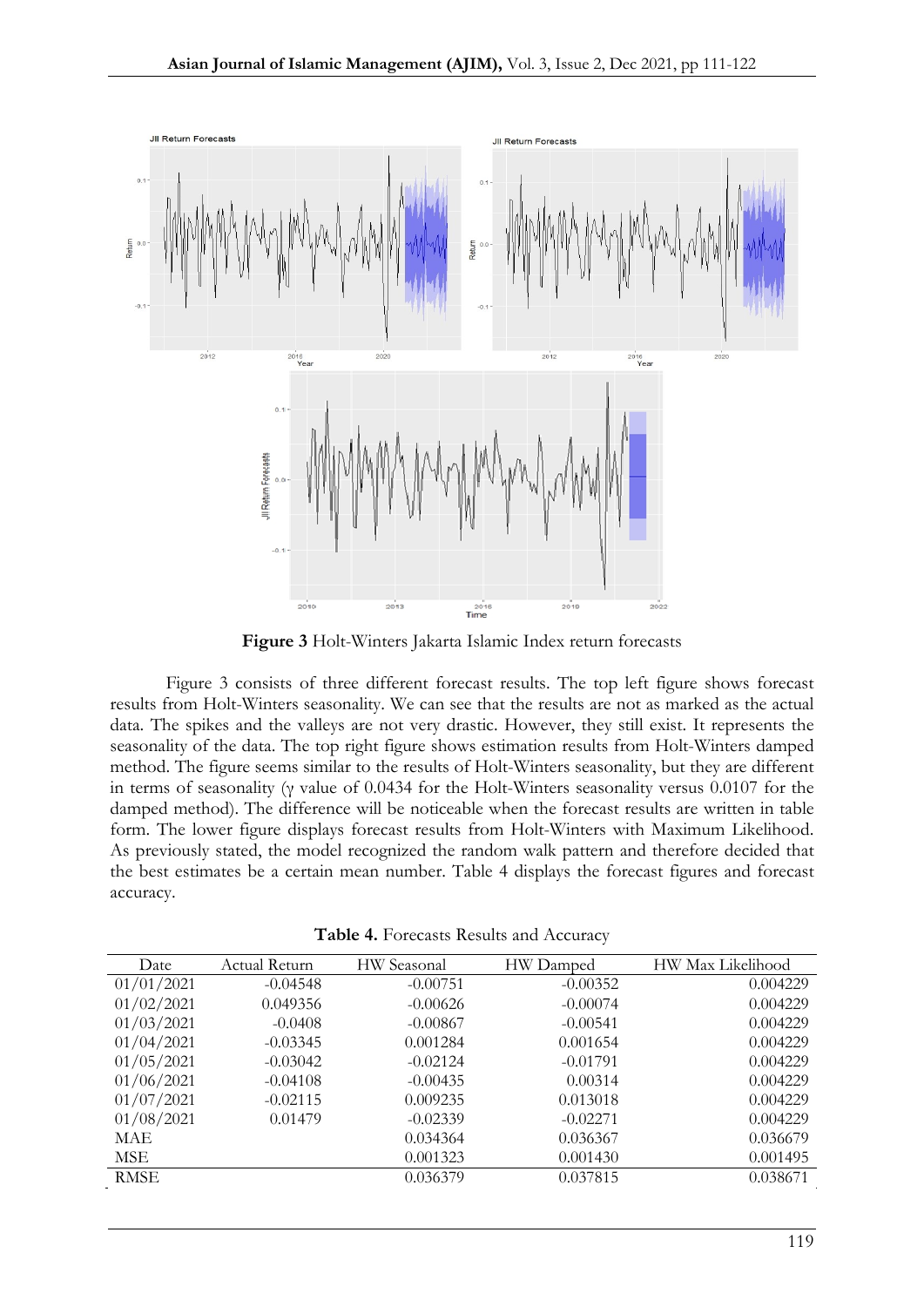Table 4 shows the forecast results in number. The Holt-Winter seasonality predicts that negative returns will occur 5 out of 8 months. In reality, it happens in 6 out of 8 months. However, the timing has some errors too. It mispredicts the negative returns in February and August 2021, when both months have positive returns in reality. Holt-Winter seasonality scores lowest in all three measures—the lower the number, the better the forecast accuracy. The Holt-Winters damped model correctly identified six months with negative returns. However, the timing is once again in err. It predicts that February and August will experience negative returns when in reality, they do not. It also predicts that positive return occurs in April and June, whereas both months suffer from negative returns. The Holt-Winters with Maximum Likelihood predicts uniformly. There will be only one prediction in all months, namely 0.4229% return. It is typical of the random walk model. Any deviation from the actual return will be deemed as a random error. The Holt-Winters seasonality model has the least RMSE, followed by Holt-Winters damped method. Holt-Winters with Maximum Likelihood has the most RMSE. We can conclude that Holt-Winters seasonality is the best model for predicting JII returns, followed by the Holt-Winters damped method. Holt-Winters with Maximum Likelihood has the worst accuracy, but it supports other research that states that capital market data most likely has a random walk model.

### Conclusion

This research purpose is to compare forecast accuracy among Holt-Winters family models. Holt-Winters is chosen because of recognizing and modeling trends and seasonality. The models tested were Holt-Winters seasonality, Holt-Winters damped method, and Holt-Winters with Maximum Likelihood. The results show that Holt-Winters seasonality has the highest accuracy in forecasting, followed by Holt-Winters damped method. Both models are capable of modeling the trend and seasonality. The forecast results reveal the spike and the valley. Holt-Winters with Maximum Likelihood came up with the finding of the random walk model. Therefore the forecast revolved around a specific mean. The forecast results are one straight line. Another insight derived from the results is that JII returns are positive. The investors will get more returns in the long run by investing in companies' stock that adheres to Islamic values and standards. Markets value companies that comply with Islamic prescriptions. It proves that Islamic values provide companies with more sustainable and valuable market valuations. The limitations in the study involve the use of a research period that extends from normal times to pandemic periods. It has the potential to present some structural breaks in the data. Future research could investigate whether there is a significant difference in Islamic stock returns before and after the pandemic.

# References

- Abduh, M., & Hussin, T. M. (2018). Factors influence intention to opt for Islamic investment schemes among market players. *Global Review of Islamic Economics and Business, 6*(2), 91-102. https://10.14421/grieb.2017.051-01
- Aryati, A., Purnamasari, I., & Nasution, Y. N. (2021). Peramalan dengan menggunakan metode holt-winters exponential smoothing. *Eksponensial, 11*(1), 99-106. Retrieved from http://jurnal.fmipa.unmul.ac.id/index.php/exponensial/article/view/650
- Bisma, M. F., & Mubarok, F. (2021). Jakarta Islamic index stock volatility and forecasting using realized GARCH model. *Majalah Ilmiah Bijak, 18*(1), 27-39. https://doi.org/10.31334/bijak.v18i1.1228.g715
- Burhanuddin. (2020). Investigating volatility behavior: Empirical evidence from Islamic stock indices. *Journal of Islamic Monetary Economics and Finance, 6*(4), 729-746. https://doi.org/10.21098/jimf.v6i4.1256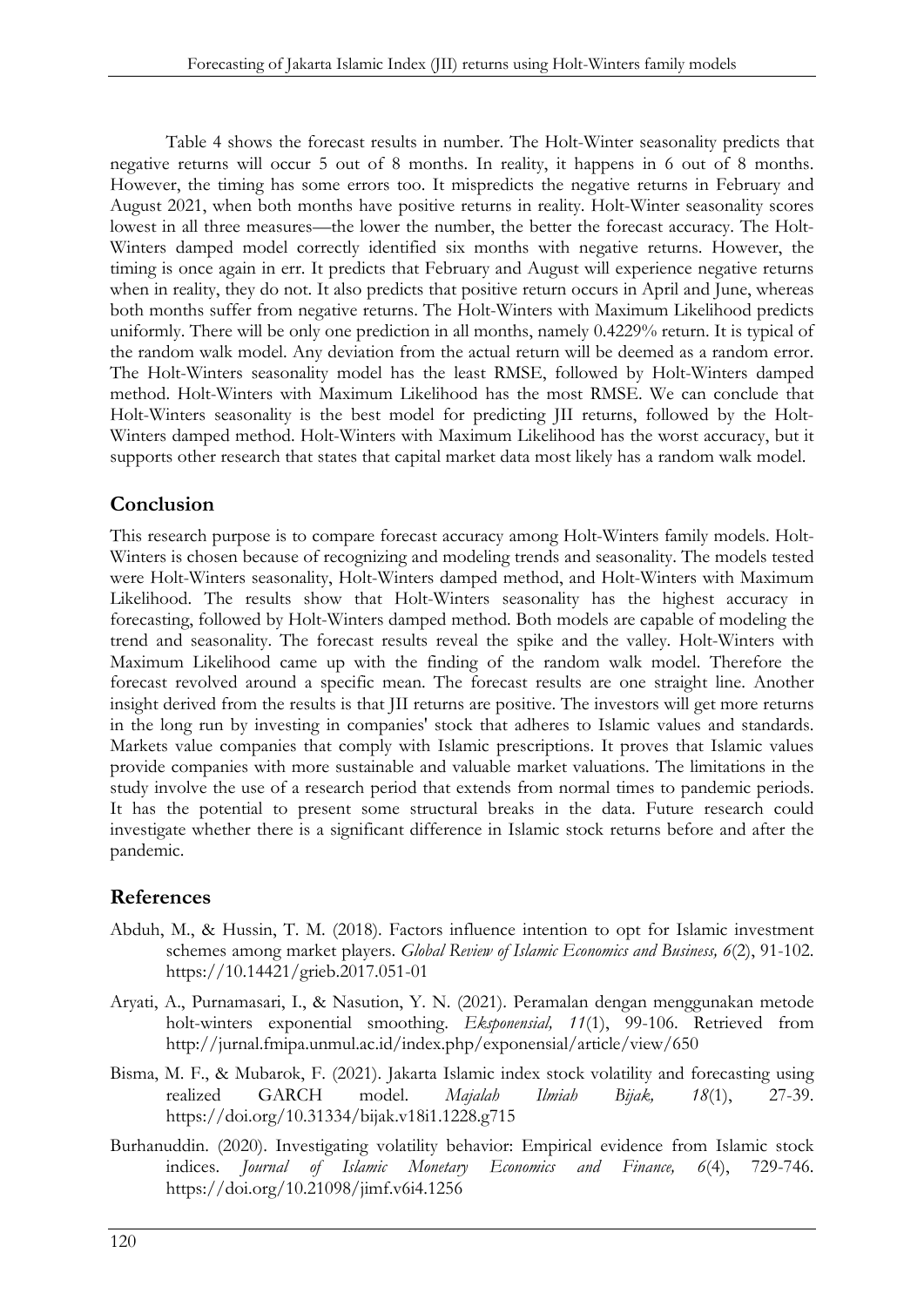- Hamimi, S., & Ginting, Y. R. (2019). The development of Islamic capital market. *Proceeding International Seminar on Islamic Studies* (pp. 762-767). Medan: Universitas Muhammadiyah Sumatera Utara. Retrieved from http://jurnal.umsu.ac.id/index.php/insis/article/view/4248
- Handayani, H., Muharam, H., Mawardi, W., & Robiyanto, R. (2018). Determinants of the stock price volatility in the Indonesian manufacturing sector. *International Research Journal of Business Studies, 11*(3), 179-193. https://doi.org/10.21632/irjbs
- Hasbullah, E. S., Rusyaman, E., & Kartiwa, A. (2020). The GARCH model volatility of Sharia stocks associated causality with market index. *International Journal of Quantitative Research dan Modeling, 1*(1), 18-28. https://doi.org/10.46336/ijqrm.v1i1.3
- Hismendi, H., Masbar, R., Nazamuddin, N., Majid, M. S., & Suriani, S. (2021). Sectoral stock markets and economic growth nexus: Empirical evidence from Indonesia. *Journal of Asian*<br>Finance, Economics, and Business, 8(4), 11-19. *Finance, Economics, and Business, 8*(4), 11-19. https://doi.org/10.13106/jafeb.2021.vol8.no4.0011
- Majid, M. S. (2018). Assessing volatilities of monetary policy and their effects on the Islamic and conventional stock markets in Indonesia. *Signifikan: Jurnal Ilmu Ekonomi, 7*(2), 161-172. htttp://dx.doi.org/10.15408/sjie.v7i2.7352
- Mallikarjuna, M., & Rao, R. P. (2019). Evaluation of forecasting methods from selected stock market returns. *Financial Innovation, 5*(40), 1-16. https://doi.org/10.1186/s40854-019- 0157-x
- Masrizal, Mustofa, M. U., & Herianingrum, S. (2019). Macroeconomic determinants of Jakarta Islamic index. *The 2nd Internationa Conference on Islamic Economics, Business, and Philanthropy (ICIEBP)*, Surabaya: KnE Social Sciences, 510-524. Retrieved from https://knepublishing.com/index.php/KnE-Social/article/view/4227
- Mubarok, F., & Bisma, M. F. (2020). Modeling of Jakarta Islamic index stock volatility return pattern with GARCH model. *Al-Tijary, 6*(1), 17-30. http://dx.doi.org/10.21093/at.v6i1.2468
- Mubarok, F., Arif, M. N., & Mufraini, M. A. (2020). The stability of the Indonesian sharia stock index to economic shocks. *Iqtishadia, 13*(2), 138-156. https://doi.org/10.21043/iqtishadia.v13i2.7748
- Muhari, S. (2021). Kinerja Jakarta Islamic index di masa pandemi Covid 19 tahun 2020. *Al-Mizan: Jurnal Hukum dan Ekonomi Islam, 5*(1), 60-76. https://doi.org/10.33511/almizan.v5n1.60- 76
- Nugroho, A. D., & Robiyanto, R. (2021). Determinant of Indonesian stock market's volatility during the Covid-19 pandemic. *Jurnal Keuangan dan Perbankan, 25*(1), 1-20. https://doi.org/10.26905/jkdp.v25i1.4980
- Nurchayono, N., Hanum, A. N., & Sukesti, F. (2021). The Covid-19 outbreak and its impact on stock market retuns: Evidence from Indonesia. *Jurnal Dinamika Akuntansi dan Bisnis, 8*(1), 47-58. Retrieved from http://jurnal.unsyiah.ac.id/JDAB/article/view/18934
- Robiyanto, R., Wahyudi, S., & Pangestuti, I. R. (2017). The volatility-variability hypotheses testing and hedging effectiveness of precious metals for the Indonesian and Malaysian capital markets. *Gadjah Mada International Journal of Business, 19*(2), 167-192. https://doi.org/10.22146/gamaijb.26260
- Rusmita, S. A., Rani, L. N., Swastika, P., & Zulaikha, S. (2020). Capital market volatility MGARCH analysis: Evidence from Southeast Asia. *Journal of Asian Finance, Economics, and Business, 7*(11), 117-126. https://doi.org/10.13106/jafeb.2020.vol7.no11.117